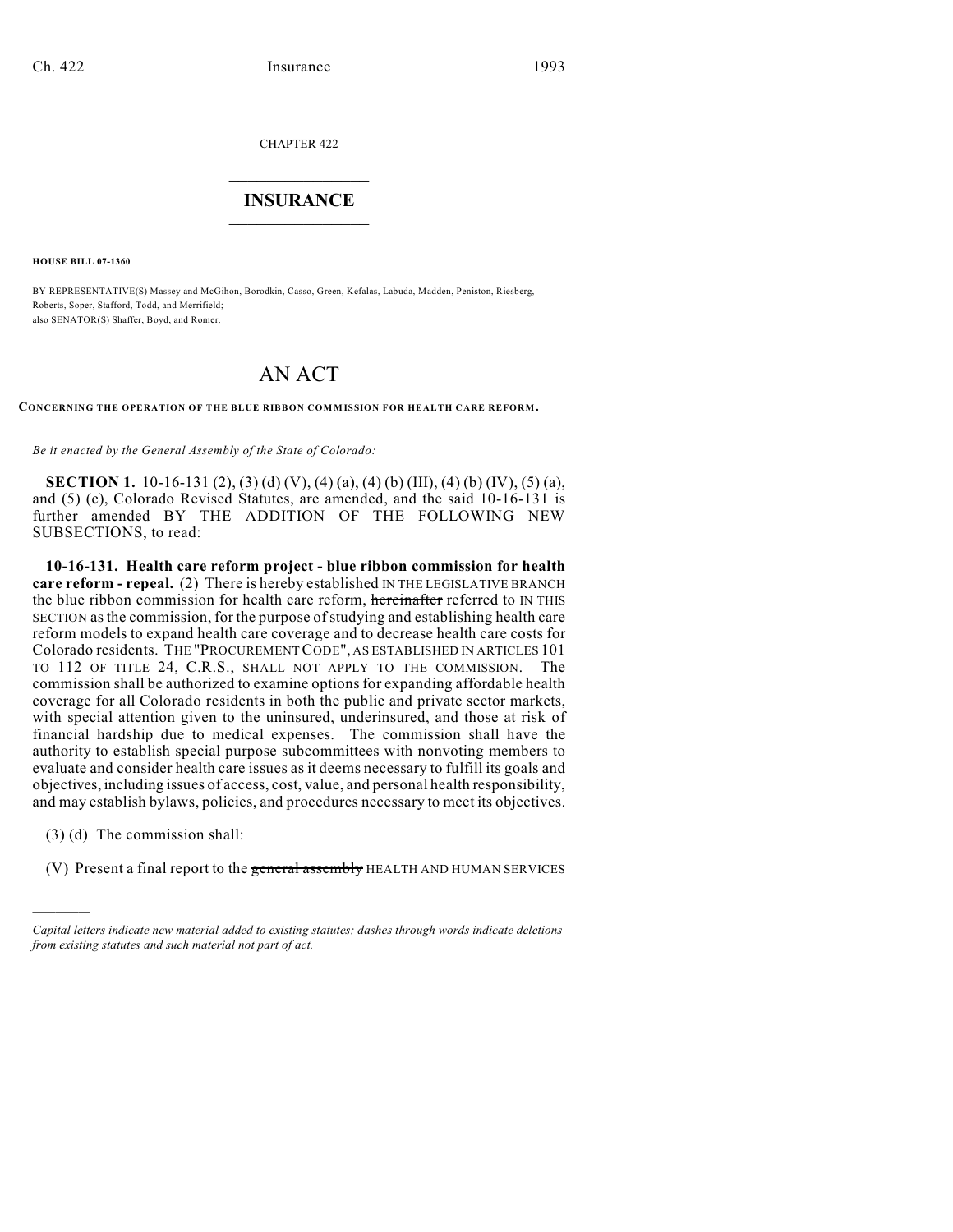## 1994 Insurance Ch. 422

COMMITTEES OF THE HOUSE OF REPRESENTATIVES AND THE SENATE, OR ANY SUCCESSOR COMMITTEES, on or before November 30, 2007 JANUARY 31, 2008, including an unbiased economic analysis, feasibility, and technical assessment of the favorable and unfavorable considerations and of the various reform options, and specific recommendations, that shall be considered by the health and human services committees of the house of representatives and the senate, or any successor committees.

(4) (a) The commission shall be administered by a nonpartisan project administrator. The project administrator shall be appointed jointly by the speaker of the house of representatives and the president of the senate for the purpose of managing the work of the commission. The project administrator shall be a Colorado-based, nonpartisan individual or organization with expertise in health care policy, data collection and analysis, report generation, organizing public meetings, and managing project budgets and processes. The speaker of the house of representatives and the president of the senate shall appoint a project coordinator who shall be responsible for the coordination and delivery of the final report presented to the general assembly pursuant to subparagraph (V) of paragraph (d) of subsection (3) of this section; OBTAINING GIFTS, GRANTS, AND DONATIONS ON BEHALF OF THE COMMISSION; PREPARING AND DELIVERING FINANCIAL REPORTS TO THE SPEAKER OF THE HOUSE OF REPRESENTATIVES AND THE PRESIDENT OF THE SENATE; coordination of project objectives, timelines, and regular liaison activities between the project administrator, the general assembly, and interested persons; and for providing information to the general public regarding the health care reform efforts outlined in this section.

(b) The project administrator shall organize a process to identify insurance reform proposals generated applicable to Colorado from interested parties. The process shall include, but not be limited to, the following:

(III) The commission shall submit from three to five of the proposals deemed most favored by the commission to an independent consulting firm selected by the commission for technical comparative analysis of cost impacts, utilization, design, and other areas. THE PROJECT COORDINATOR SHALL CONTRACT WITH THE SELECTED INDEPENDENT CONSULTING FIRM.

(IV) On or before November 30, 2007 JANUARY 31, 2008, the commission shall present the final report required pursuant to subparagraph (V) of paragraph (d) of subsection (3) of this section to the general assembly HEALTH AND HUMAN SERVICES COMMITTEES OF THE HOUSE OF REPRESENTATIVES AND THE SENATE, OR ANY SUCCESSOR COMMITTEES, which shall include summaries of the proposals and the results of the technical analysis.

(4.5) LEGISLATIVE COUNCIL STAFF AND THE OFFICE OF LEGISLATIVE LEGAL SERVICES MAY ASSIST THE COMMISSION WHEN SUCH ASSISTANCE IS APPROVED BY THE SPEAKER OF THE HOUSE OF REPRESENTATIVES AND THE PRESIDENT OF THE SENATE.

(5) (a) There is hereby created in the state treasury the health care reform cash fund. The fund shall consist of moneys appropriated by the general assembly to the fund and MAY CONSIST OF gifts, grants, and donations from donors who shall remain